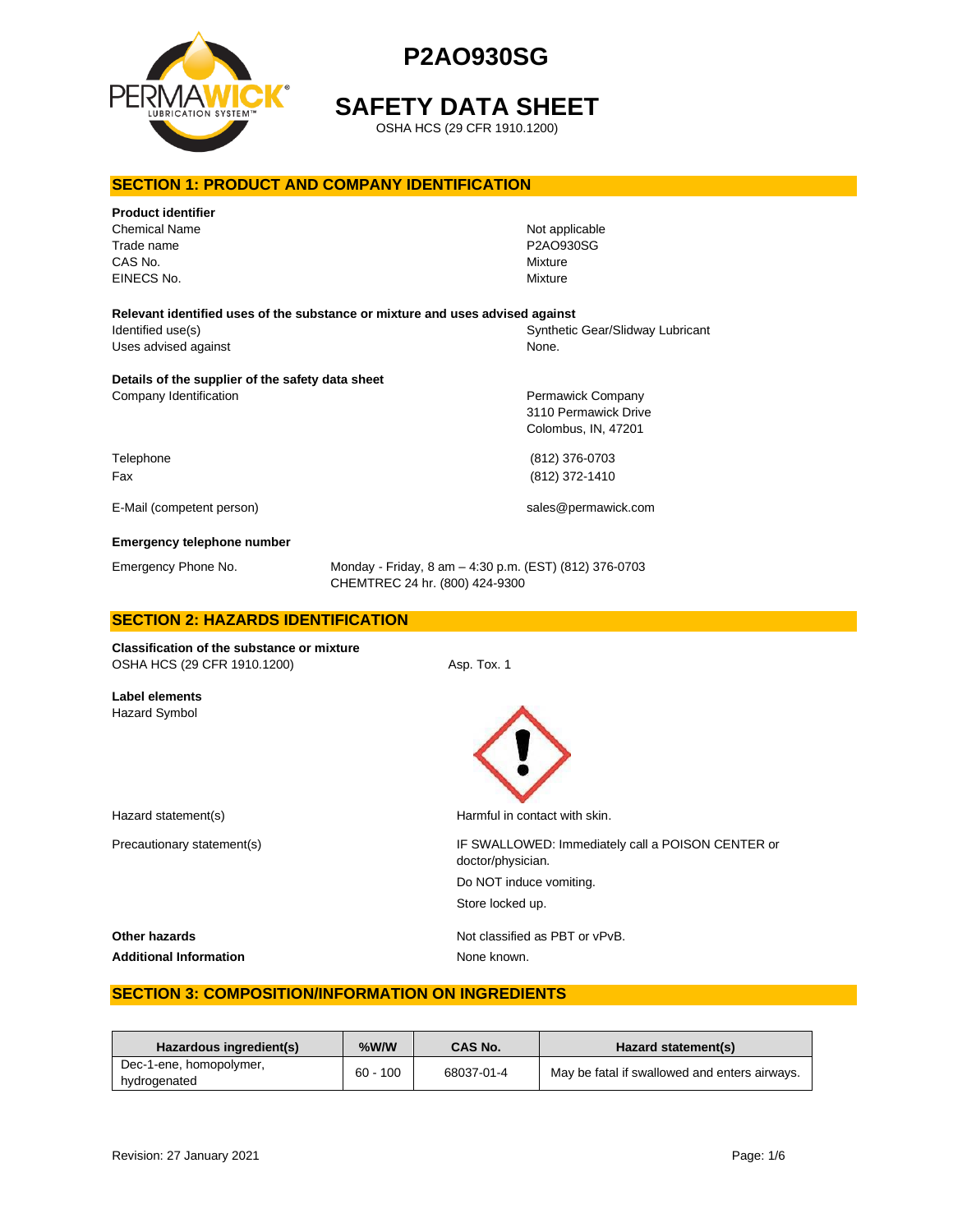**Additional Information -** Substances in the product which may present a health or environmental hazard, or which have been assigned occupational exposure limits, are detailed below.: None

## **SECTION 4: FIRST AID MEASURES**



| Description of first aid measures                                             |                                                                                                                                                                       |
|-------------------------------------------------------------------------------|-----------------------------------------------------------------------------------------------------------------------------------------------------------------------|
| Inhalation                                                                    | Avoid inhalation of vapours. Move person to fresh air. Keep<br>patient at rest and give oxygen if breathing difficult. If<br>symptoms occur obtain medical attention. |
| <b>Skin Contact</b>                                                           | Wash affected skin with soap and water.                                                                                                                               |
| Eye Contact                                                                   | Eyes should be washed with plenty of water. If symptoms<br>occur obtain medical attention.                                                                            |
| Ingestion                                                                     | Do not induce vomiting. Drink one glass of water. (or Milk.)<br>Seek medical treatment.                                                                               |
| Most important symptoms and effects, both acute<br>and delayed                | None                                                                                                                                                                  |
| Indication of the immediate medical attention and<br>special treatment needed | None                                                                                                                                                                  |
| <b>SECTION 5: FIRE-FIGHTING MEASURES</b>                                      |                                                                                                                                                                       |
| Extinguishing media                                                           |                                                                                                                                                                       |
| -Suitable Extinguishing Media                                                 | Extinguish with waterspray, dry chemical, sand or carbon<br>dioxide.                                                                                                  |
| -Unsuitable Extinguishing Media                                               | None anticipated.                                                                                                                                                     |
| Special hazards arising from the substance or mixture                         | This product may give rise to hazardous fumes in a fire.                                                                                                              |
| <b>Advice for fire-fighters</b>                                               | A self contained breathing apparatus and suitable protective<br>clothing should be worn in fire conditions.                                                           |
| <b>SECTION 6: ACCIDENTAL RELEASE MEASURES</b>                                 |                                                                                                                                                                       |
| Personal precautions, protective equipment and<br>emergency procedures        | Avoid breathing dust/fume/gas/mist/vapours/spray.                                                                                                                     |
| <b>Environmental precautions</b>                                              | Use appropriate container to avoid environmental<br>contamination.                                                                                                    |
| Methods and material for containment and cleaning up                          | Contain and cover spilled substance with dry sand or earth<br>or other suitable dry material. Transfer to a container for<br>disposal or recovery.                    |
| Reference to other sections                                                   | None                                                                                                                                                                  |

Additional Information **None** None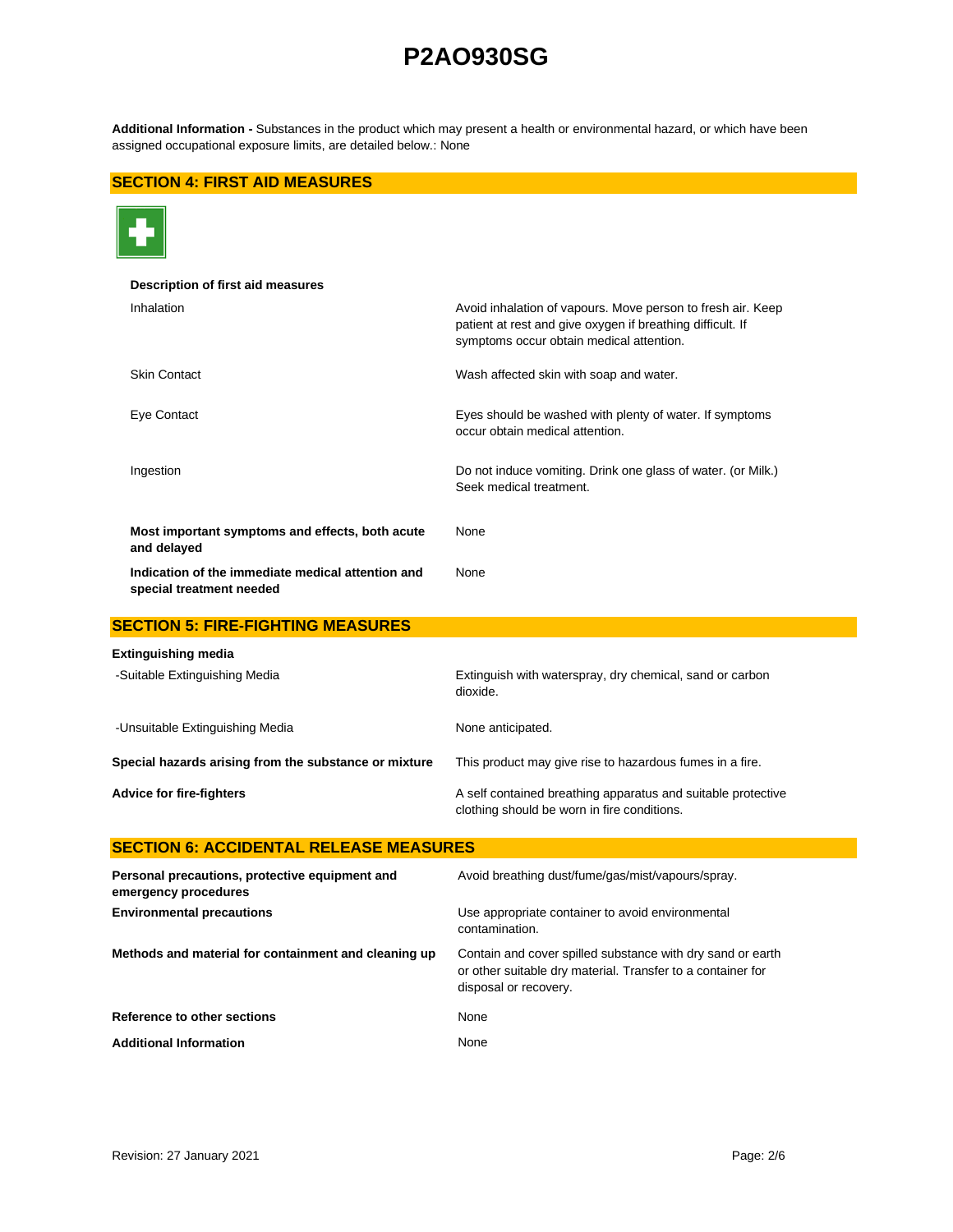## **SECTION 7: HANDLING AND STORAGE**

**Precautions for safe handling Avoid breathing dust/fume/gas/mist/vapours/spray.** Avoid breathing dust/fume/gas/mist/vapours/spray.

**Conditions for safe storage, including any incompatibilities**

-Storage Temperature **Storage Temperature** Store at room temperature. -Incompatible materials **Strong oxidising agents**.

**Specific end use(s)** Lubricating agent

### **SECTION 8: EXPOSURE CONTROLS/PERSONAL PROTECTION**

**Control parameters**

**Occupational Exposure Limits**

|                                          |                |            | LTEL (8 hr TWA ppm)    | STEL (ppm)             |                    |       |
|------------------------------------------|----------------|------------|------------------------|------------------------|--------------------|-------|
| SUBSTANCE.                               | <b>CAS No.</b> | PEL (OSHA) | <b>TLV (ACGIH)</b>     | PEL (OSHA)             | <b>TLV (ACGIH)</b> | Note: |
| None                                     | ----           | ----       | ----                   | ----                   | ----               |       |
| Recommended monitoring method            |                |            | None                   |                        |                    |       |
| <b>Exposure controls</b>                 |                |            |                        |                        |                    |       |
| Appropriate engineering controls         |                |            | Not normally required. |                        |                    |       |
| <b>Personal protection equipment</b>     |                |            |                        |                        |                    |       |
| Eye/face protection                      |                |            | Safety spectacles.     |                        |                    |       |
|                                          |                |            |                        |                        |                    |       |
| Skin protection (Hand protection/ Other) |                |            | Gloves                 |                        |                    |       |
| Respiratory protection                   |                |            | Not normally required. |                        |                    |       |
| Thermal hazards                          |                |            |                        | Not normally required. |                    |       |
| <b>Environmental Exposure Controls</b>   |                |            |                        | Not normally required. |                    |       |

# **SECTION 9: PHYSICAL AND CHEMICAL PROPERTIES**

#### **Information on basic physical and chemical properties**

Appearance Smooth<br>
Colour Colour<br>
Colour Odour Mild petroleum<br>
Odour Threshold (ppm) example and the second of the Mot available<br>
Odour Threshold (ppm) Odour Threshold (ppm) Not available<br>
DH (Value) Not available<br>
Not available pH (Value)<br>
Mot available<br>
Melting Point (°C) / Freezing Point (°C) <br>
Mot available Melting Point (°C) / Freezing Point (°C) Boiling point/boiling range (°C): Not available Flash Point (°C) 308 [Clevland Open cup] Evaporation rate **Not available** 

Light tan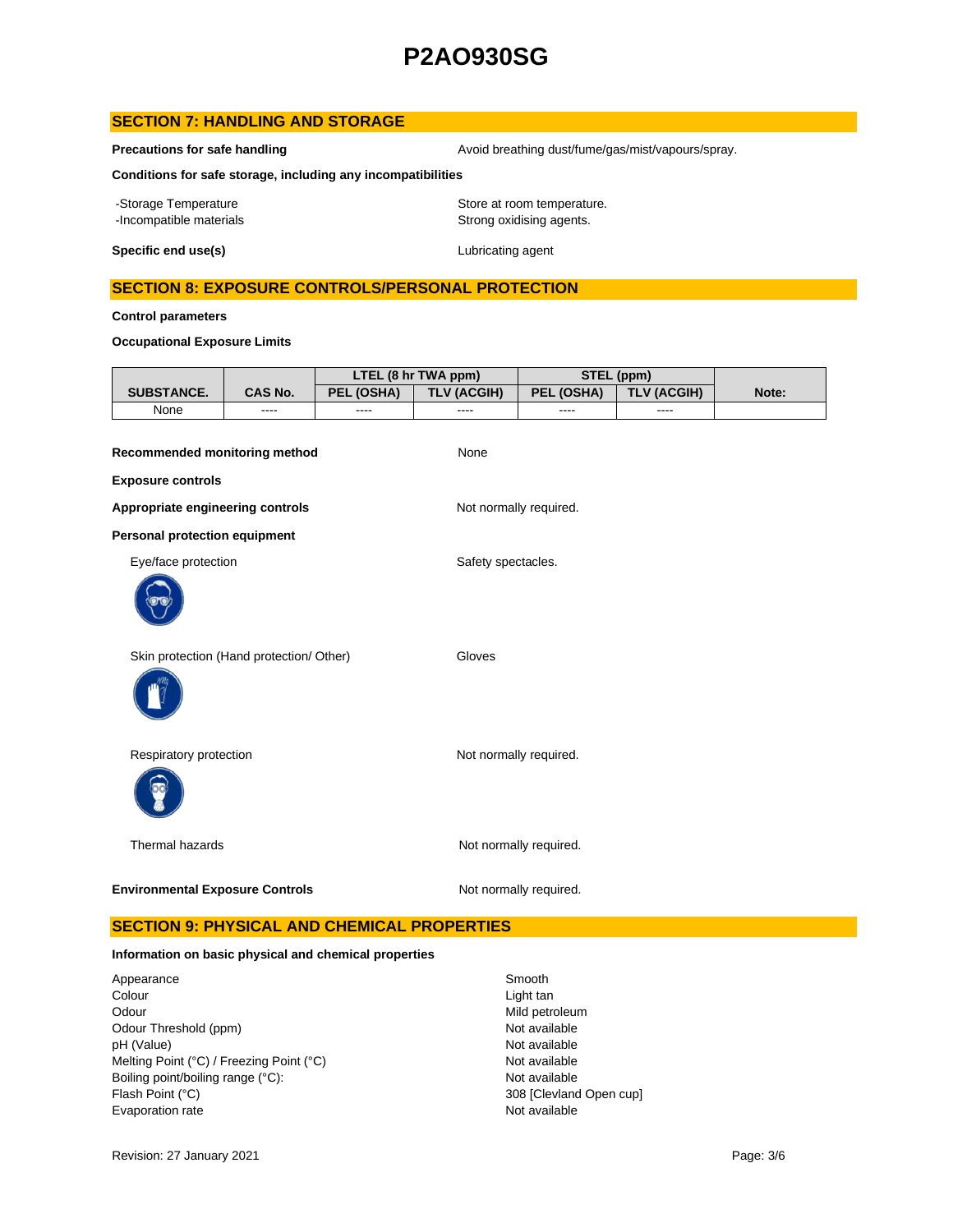Flammability (solid, gas) Not available Shammability (solid, gas) Explosive limit ranges **Not available** Not available Vapour Pressure (Pascal) Not available Not available Vapour Density (Air=1) Not available Density  $(g/m)$  0.85 Solubility (Water) Not available Solubility (Other) Not available Partition Coefficient (n-Octanol/water) Not available Auto Ignition Temperature (°C) Not available Decomposition Temperature (°C) Not available Kinematic Viscosity (cSt) @ 40°C (base oil) NLGI Grade Explosive properties **Not explosive.** Not explosive. Oxidising properties Not oxidising.

202 at 40° C 1

**Other information** Not available

## **SECTION 10: STABILITY AND REACTIVITY**

**Reactivity Reactivity Reactivity Reactivity Stable under normal conditions. Chemical stability** Stable. **Possibility of hazardous reactions None anticipated. Conditions to avoid Incompatible materials** Hazardous Decomposition Product(s) Carbon monoxide, Carbon dioxide

None **Oxidizers** 

### **SECTION 11: TOXICOLOGICAL INFORMATION**

#### **Information on toxicological effects**

Dec-1-ene, homopolymer, hydrogenated (CAS No. 68037-01-4)

| <b>Acute toxicity</b>         |                                                                                                    |
|-------------------------------|----------------------------------------------------------------------------------------------------|
| -Ingestion                    | $LD50 > 5000$ mg/kg (rat)                                                                          |
| -Inhalation                   | $LC50 > 5.2$ mg/l (4 hour(s)) (rat)                                                                |
| -Dermal                       | $LD50 > 3000$ mg/kg (rabbit)                                                                       |
| -Irritation                   | Non-irritant.                                                                                      |
| <b>Sensitisation</b>          | It is not a skin sensitiser.                                                                       |
| <b>Repeated dose toxicity</b> | Oral NOAEL = $1000$ mg/kg (rat)                                                                    |
| <b>Mutagenicity</b>           | Negative                                                                                           |
| Carcinogencity                | No data                                                                                            |
| Other information             | IARC, NTP, OSHA, ACGIH do not list this product or<br>any components thereof as known or suspected |
|                               | carcinogen.                                                                                        |

## **SECTION 12: ECOLOGICAL INFORMATION**

#### **Toxicity**

Dec-1-ene, homopolymer, hydrogenated (CAS No. 68037-01-4)

| Fish LL50 $> 1000$ mg/l (96 hour) (O. mykiss)                             |
|---------------------------------------------------------------------------|
| Aquatic invertebrates: EL 50 > 1000 mg/l (48 hour) (D.<br>magna)          |
| Algae EL50 > 1000 mg/l (72 hour) (S. capricornutum)                       |
| Aquatic invertebrates: NOELR = $125 \text{ mg/l}$ (D. magna) (21<br>days) |
| Not available                                                             |
| Not available                                                             |
| Not available                                                             |
| Not classified as PBT or vPvB.                                            |
| None known.                                                               |
|                                                                           |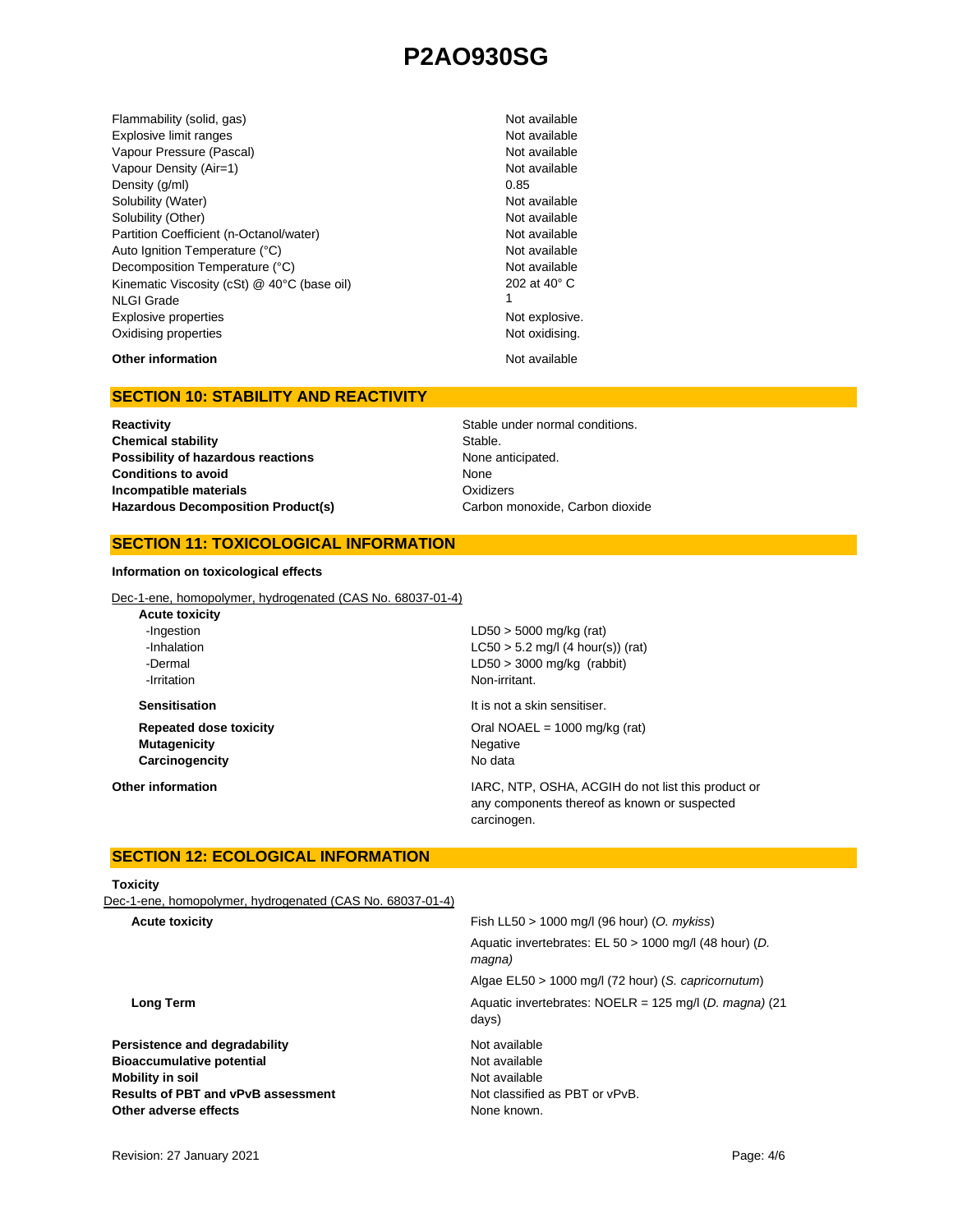### **SECTION 13: DISPOSAL CONSIDERATIONS**

Disposal should be in accordance with local, state or national legislation.Consult an accredited waste disposal contractor or the local authority for advice.

Additional Information **None known.** None known.

#### **SECTION 14: TRANSPORT INFORMATION**

UN number Proper Shipping Name Transport hazard class(es) Packing Group Hazard label(s) Environmental hazards Special precautions for user

**DOT (DEPARTMENT OF TRANSPORTATION)** Not classified as dangerous for transport.

**Land transport (ADR/RID)**

UN number **Not classified as dangerous for transport.** Proper Shipping Name Transport hazard class(es) Packing Group Marine Pollutant Special precautions for user

#### **Sea transport (IMDG) Not classified as dangerous for transport.** Not classified as dangerous for transport.

UN number Proper Shipping Name Transport hazard class(es) Packing Group Environmental hazards Special precautions for user

#### **Air transport (ICAO/IATA)** Not classified as dangerous for transport.

UN number Proper Shipping Name Transport hazard class(es) Packing Group Environmental hazards Special precautions for user

**Transport in bulk according to Annex II of MARPOL73/78 and the IBC Code**

Not established

### **SECTION 15: REGULATORY INFORMATION**

**Safety, health and environmental regulations/legislation specific for the substance or mixture:**

**TSCA (Toxic Substance Control Act) -** Inventory Status**:** All components listed or polymer exempt.

#### **Designated Hazardous Substances and Reportable Quantities (40 CFR 302.4)**:

|                      |         |                     | RQ       |
|----------------------|---------|---------------------|----------|
| <b>Chemical Name</b> | CAS No. | <b>Typical %wt.</b> | (Pounds) |
| None                 | ----    | ----                | $\cdots$ |

#### **SARA 311/312 - Hazard Categories:**

 $\Box$  Fire  $\Box$  Sudden Release  $\Box$  Reactivity  $\Box$  Immediate (acute)  $\Box$  Chronic (delayed)